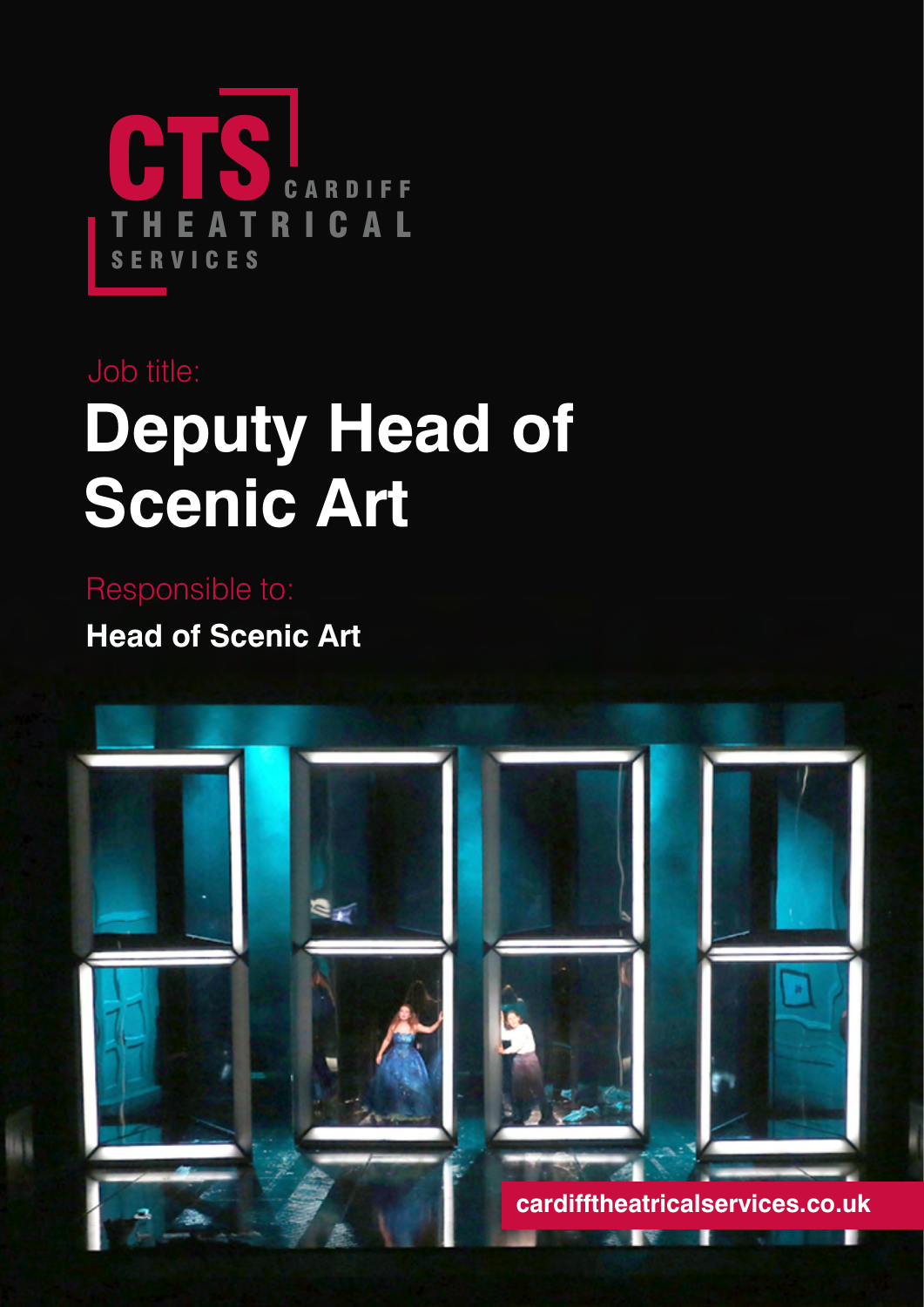Cardiff Theatrical Services is a world-class scenery manufacturer delivering sets and scenery to many of the world's leading performing arts companies of theatre, opera and ballet such as The Royal Opera, National Theatre, Opera North, Sonia Friedman Productions, English National Opera, Glyndebourne, Cameron Mackintosh, Atlanta Ballet, Almeida Theatre, Chicago Lyric Opera, *Mamma Mia! – The Party* and Welsh National Opera.

Based in Cardiff and a wholly-owned subsidiary of world-renowned Welsh National Opera, CTS has played a leading role in the development of the Welsh capitol as the UK's fastest-growing creative and artistic hubs outside London. Cardiff boasts vibrant, thriving and diverse arts, design, cultural and media communities and world-class venues and creatives.



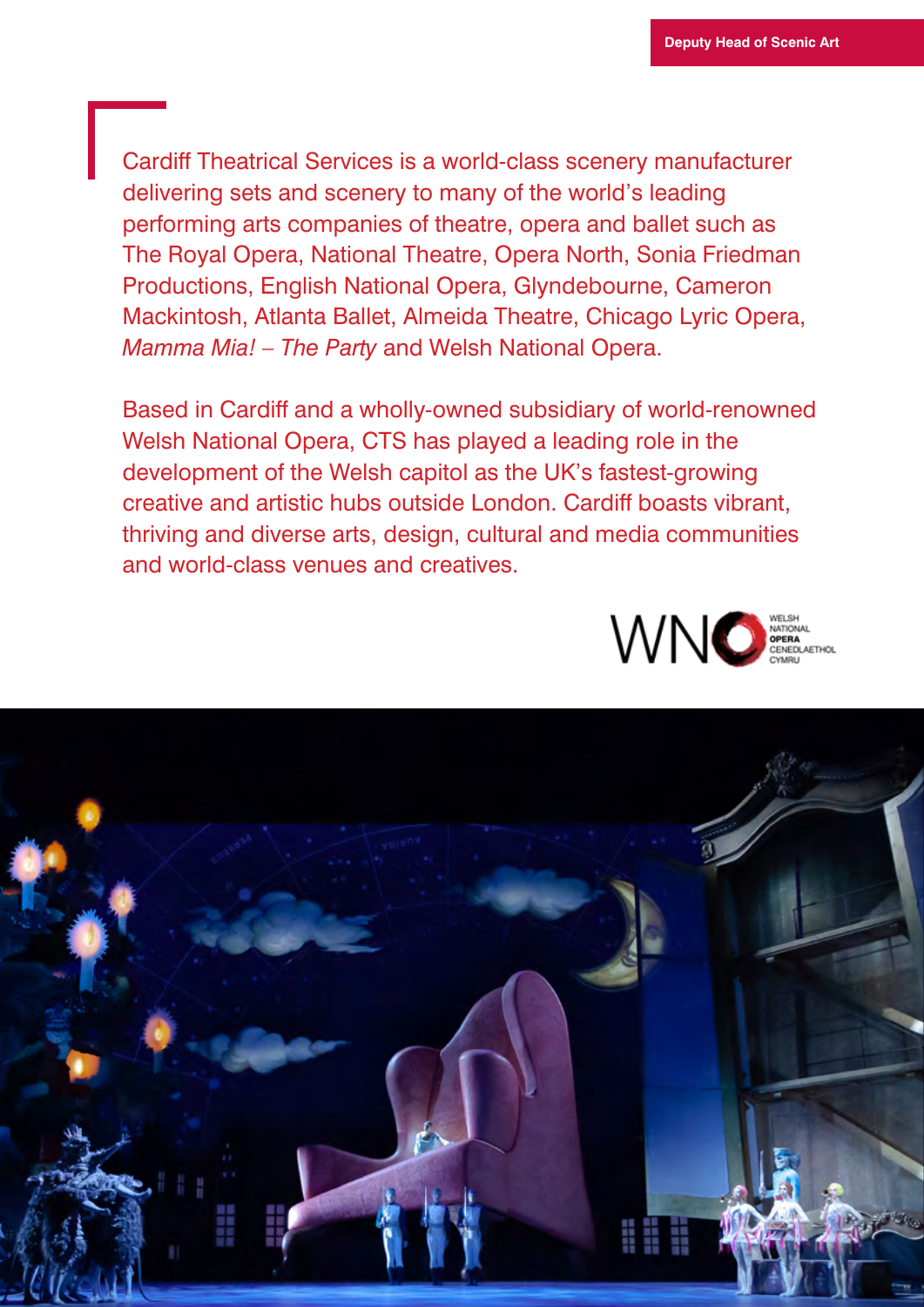### Job Description

Cardiff Theatrical Services (CTS) is a wholly owned subsidiary of Welsh National Opera. The Deputy Head of Scenic Art will work as part of a team to produce first class scenery contracted to CTS by various clients both in the UK and abroad.

### Main purpose of job

**To help manage the scenic art department in the delivery of projects, and the effective management of staff. To work alongside the Head of Scenic Art and the Head of Construction to create a fully collaborative working environment in which all staff are encouraged to develop and flourish in their craft. To maintain the incredibly high quality of the company's scenic artwork, and to constantly seek out new skills, products, and techniques to ensure that that CTS remains at the forefront of scenic art provision in the UK. To deputise for the Head of Scenic Art as required.**

### **Department** CTS **Salary** £35,000 per annum **Deadline for Applications**

Monday 16 May 2022 (12pm) Permanent, Full Time

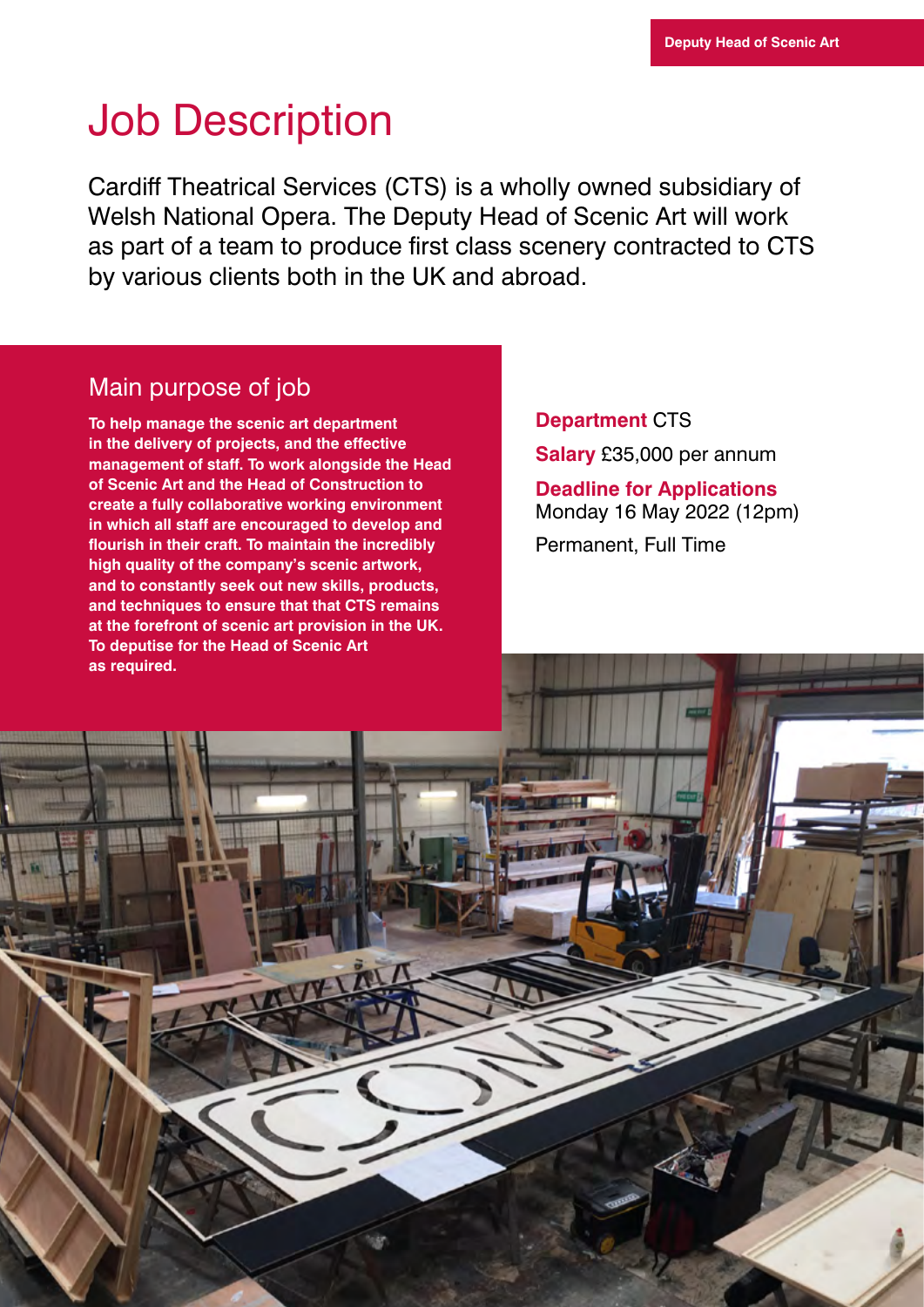## **Key responsibilities:**

| Deliver project interpretation and costing<br>estimates.                                                                | Liaising with others regarding agreed targets,<br>processes, and finishes                                                      |
|-------------------------------------------------------------------------------------------------------------------------|--------------------------------------------------------------------------------------------------------------------------------|
| Purchase materials and services in a timely<br>manner from a broad range of suppliers                                   | Promote good working practices and<br>procedures.                                                                              |
| ensuring CTS receive the best customer value<br>and service.                                                            | Monitor stock levels and order as required.                                                                                    |
| Demonstrate a wide range of scenic skills and<br>techniques to a high level and be expert in                            | Liaise with clients as required.                                                                                               |
| some specialist areas.                                                                                                  | Forward planning of your own work to ensure<br>that you meet your deadlines.                                                   |
| Undertake complex artistic projects alongside                                                                           |                                                                                                                                |
| other staff and lead when necessary.                                                                                    | Daily break down of work process to ensure<br>that key stages are completed in sufficient                                      |
| Demonstrate an expert level of creative,                                                                                | times to meet deadlines.                                                                                                       |
| interpretive, and aesthetic skills, and have<br>a high level of practical ability in drawing,<br>painting, and 3d work. | Forward planning of space requirements to<br>ensure minimum disruption to general flow of<br>work in liaison with other HoD's. |
| Fully understand how to interpret models,                                                                               |                                                                                                                                |
| drawings, and references in relation to the<br>whole project.                                                           | Plan and review schedules in advance of<br>activity in the workshop.                                                           |
| Train and instruct less experienced people.                                                                             | To build up a database of excellent Freelance<br>and casual staff for work on and off site.                                    |
| To work with all staff to assist in their personal                                                                      |                                                                                                                                |
| development.                                                                                                            | To undertake projects alone and unsupervised<br>when requested.                                                                |
| Keep abreast of new technology and equipment                                                                            |                                                                                                                                |
| and make suggestions for future investment in<br>equipment.                                                             | To supervise staff as necessary.                                                                                               |

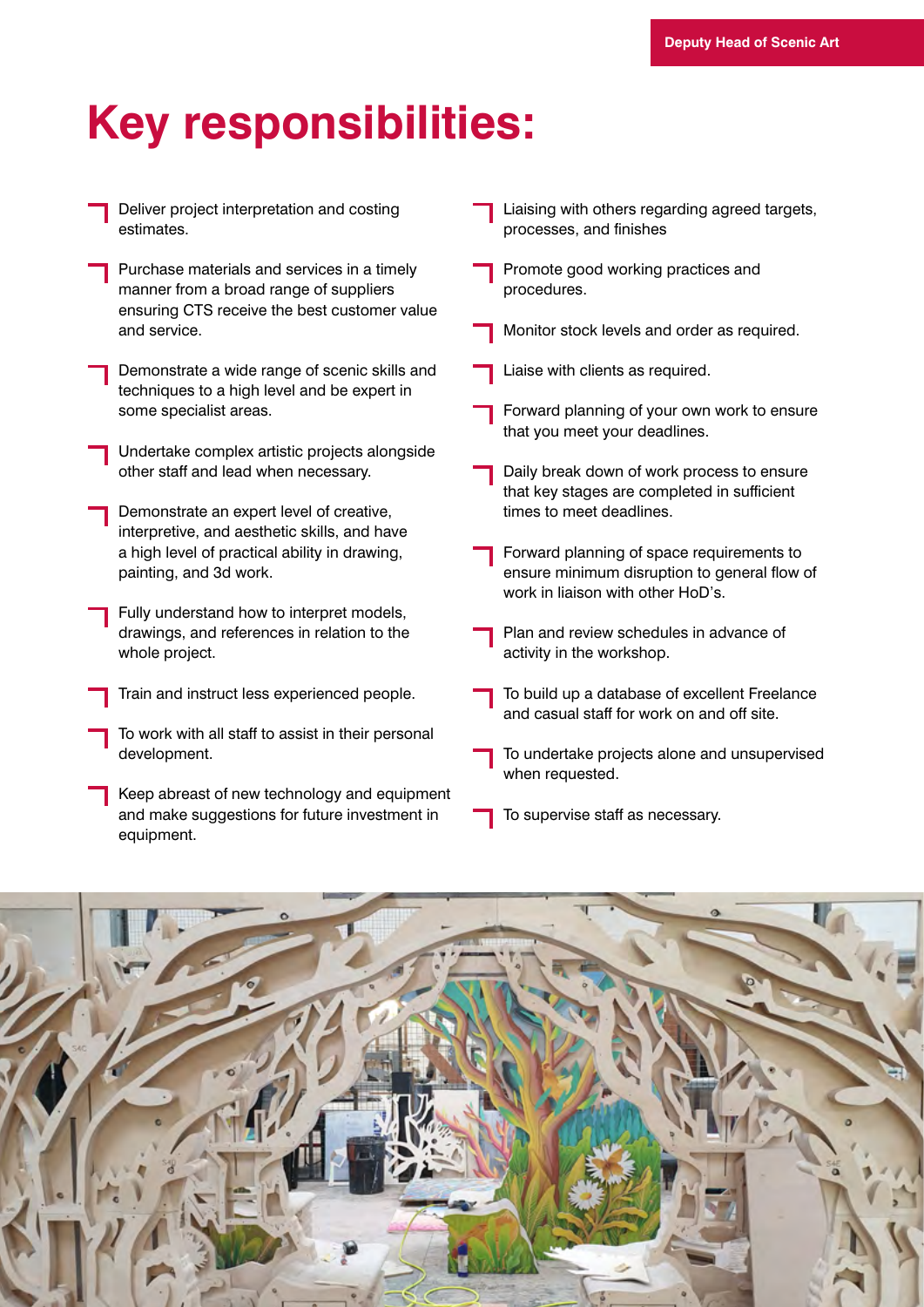- Develop positive relationships with colleagues, managers, and team members.
	- Establish and maintain the trust and support of colleagues, managers, and team members.
- Encourage self-development and selfmotivation.
- Promote good working practices and procedures.
- Ensure individuals, teams, colleagues, and managers are advised of appropriate information.
- To drive company vehicles and hired vehicles when required.
- To supervise at fit-ups and installations on site.
- To support the management in the smooth running of projects.
- The health and safety of all team members must always be paramount, and all safety controls must be followed (see level of responsibility attached).

### **General**

 To cooperate with us in complying with relevant health and safety legislation, policies and procedure in the performance of the post. The post carries responsibility for Health & Safety issues at level 6 (see attached).

To behave in accordance with our values.

 To maintain confidentiality and observe data protection and associated guidelines where appropriate.

 To ensure compliance with our policies and procedures at all times

 The duties in this job description are not exhaustive and may be altered at any time to reflect the changing needs of the organisation.



### **Company Values**

**Inclusive** We have a workplace culture where all people are respected and valued

**Collaborative** We work as a team to achieve common goals

**Dynamic** We challenge ourselves creatively and encourage new ideas

**Generous** Our people use their talent, knowledge, and skills with a generosity of spirit

**Responsible** We act with integrity and accountability

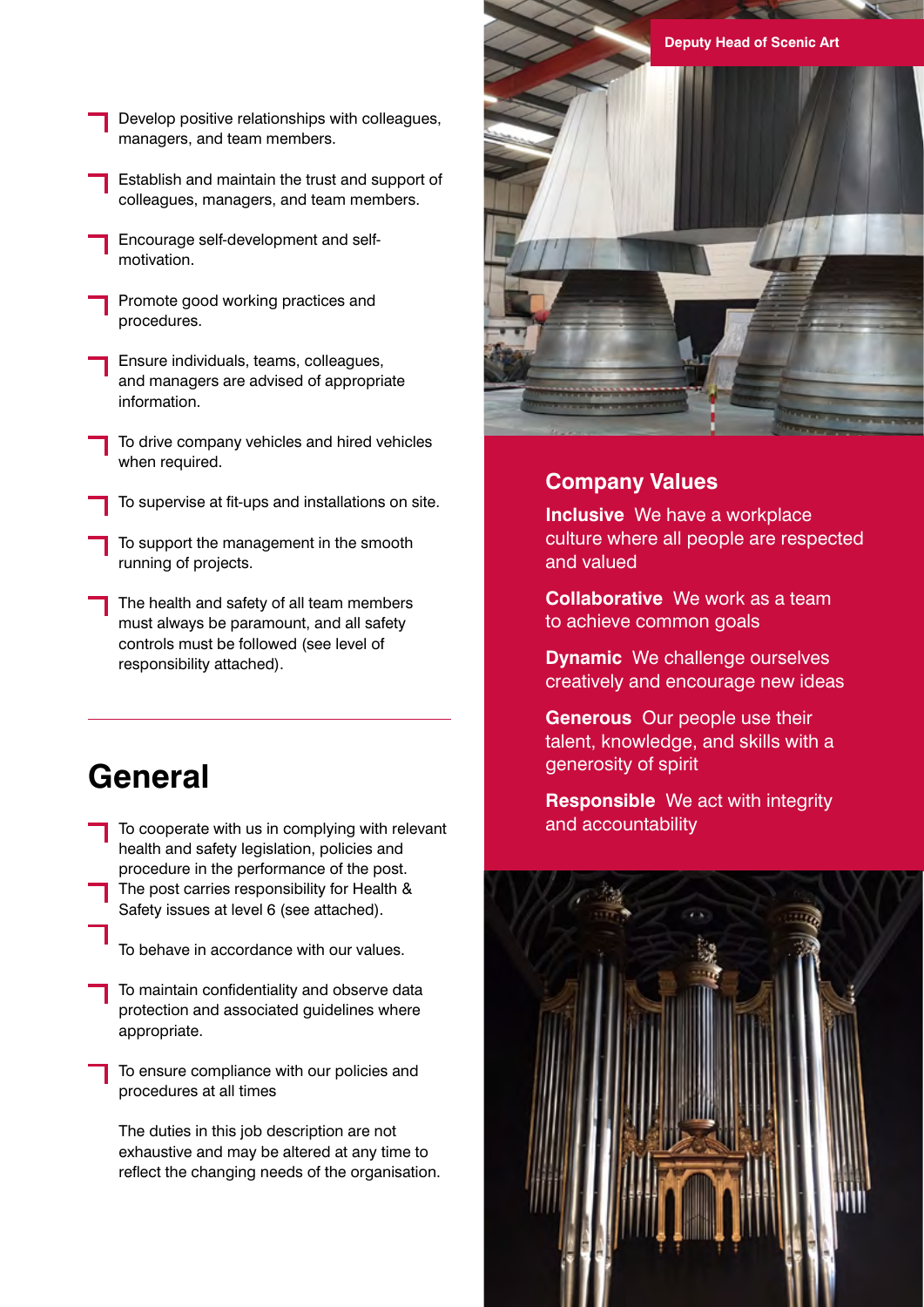## **Person specification**

#### **Knowledge, skills, training and experience:**

- Good level of general education at least to O' level / GCSE standard.
- Extensive experience of painting scenery in a commercial environment.
- Experience of leading a team in a busy scenic workshop.
- Experience of generating quotes for scenic art projects.
- An outstanding working knowledge of scenic art techniques.
- General computer literacy.
- Ability to recognize and meet strict deadlines.
- Experience in planning and scheduling a team of scenic artists.
- Ability to work alone and under own initiative as well as being a team member.
	- Excellent organizational skills.
- Helpful and enthusiastic manner.
- Commitment to initiate and contribute to the development of all systems in the Scenic Art department.
- A commitment to develop and improve the abilities and welfare of staff across the department.
- A strong understanding of materials and COSHH.
- Experience in the methods and principles of scenery construction. \*
- Experience of managing the space and facilities required to run a successful scenic art department. \*
- Welsh language speaker/writer. \*
	- Understanding of GDPR legislation. \*

 Points marked with an asterisk (\*) are desirable rather than essential.